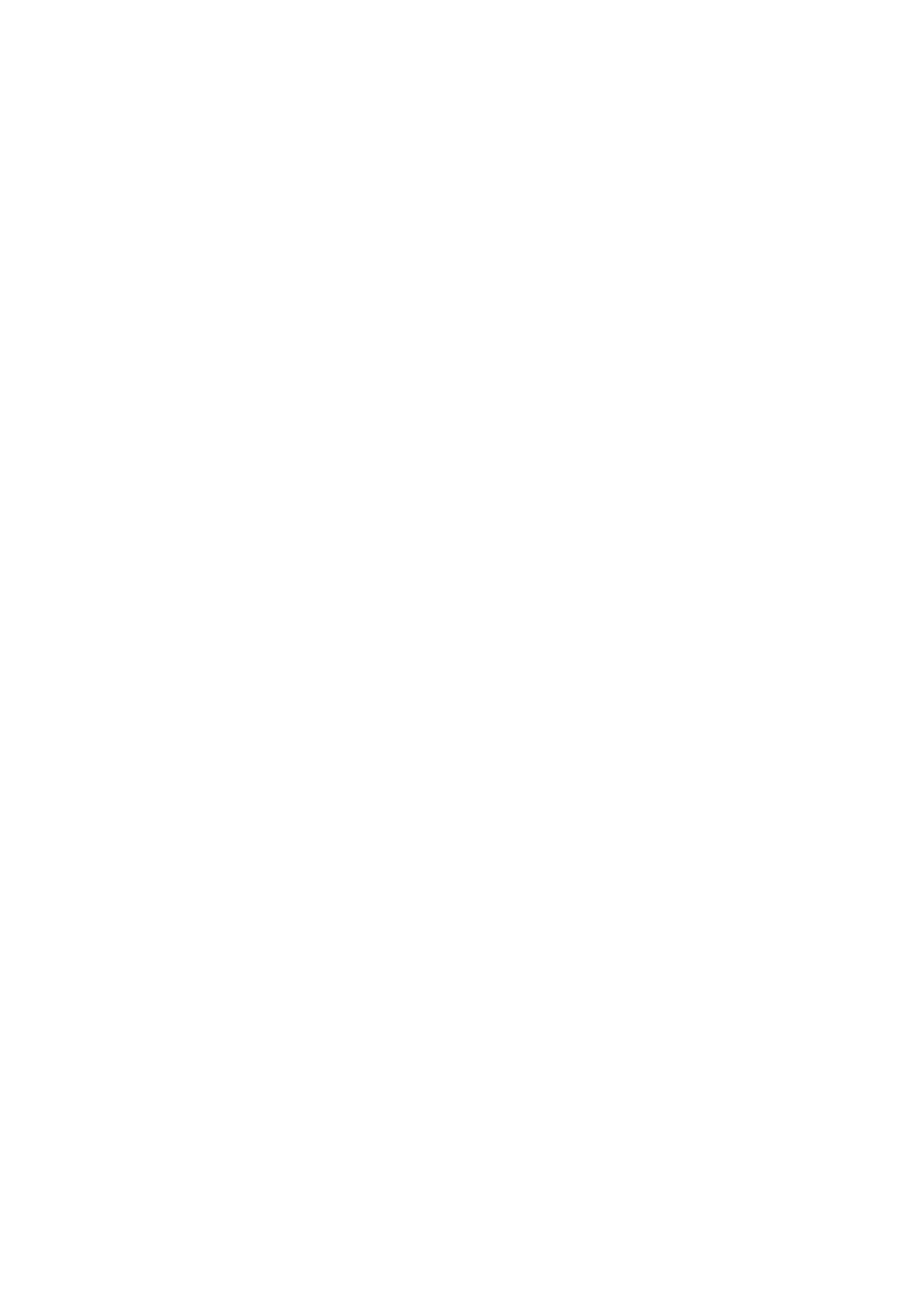

# **The Discovery of Quasicrystals**

*The Nobel Prize in Chemistry 2011 is awarded to Dan Shechtman for the discovery of quasicrystals.*

### **Background**

Solid state matter always displays substantial short-range and long-range order to various degrees. Short-range order is imposed by the typical local bonding requirements of chemistry. Even in materials such as silica glass, which are normally considered to be completely amorphous, substantial local order is present: Each silicon atom is tetrahedrally surrounded by four oxygen atoms at 1.62 Å, and the typical oxygen–oxygen separation is 2.65 Å. While it is possible to detect one or two more distinct structural traits in silica glass, the material lacks the hallmark of crystallinity: long-range order.

Ever since the work of Abbé Haüy in 1784[1](#page-2-0), where he showed that the periodic repetition of identical parallelepipeds (*molécules intégrantes,* now known as unit cells) can be used to explain the external shape of crystals, long-range order has been assumed to be inextricably linked to translational periodicity. Hence, the classical definition of a crystal is as follows: *A crystal is a substance in which the constituent [atoms,](http://chemistry.about.com/library/glossary/bldef500.htm) [molecules,](http://chemistry.about.com/od/chemistryglossary/g/moleculedef.htm) o[r ions](http://chemistry.about.com/od/chemistryglossary/a/iondefinition.htm) are packed in a regularly ordered, repeating three-dimensional pattern*.[2](#page-2-1)

Implicitly, this means that a crystal is infinite, and given the size of the unit cell (tens to hundreds of ångströms) in comparison to the size of the physical crystal (hundreds of microns), practically, this is not too far off the mark. The vast majority of the unit cells form the bulk of the crystal, and only a very small part form the surface.

Real crystals are, of course, not only finite in size but also contain imperfections, and the borders between crystalline and amorphous are to some extent defined by the measurement method. A sample that appears crystalline to a local probe such as selected area electron diffraction may appear amorphous to powder X-ray diffraction.

One of the most striking characteristics of crystals is their space-group symmetry. The 230 space groups were enumerated in the late 19<sup>th</sup> century independently by Fedorov<sup>[3](#page-2-2)</sup>, Barlow<sup>[4](#page-2-3)</sup> and Schoenflies[5](#page-2-4). Many local symmetry operations that are incompatible with translational symmetry may still be realized by isolated molecular assemblies. Among the rotational symmetries, 2-, 3-, 4- and 6-fold axes are allowed, while 5-, 7- and all higher rotations are disallowed. The proof is very simple, and it is instructive to consider how two parallel 4-fold or

Imperatorskogo S. Petersburgskogo Mineralogichesgo Obshchestva (Proceedings of the Imperial St. Petersburg Mineralogical Society), **2**(28), pp 1-146. English translation: David and Katherine Harker, (1971) "Symmetry of Crystals", American Crystallographic Association

<span id="page-2-0"></span> <sup>1</sup> R.J. Haüy (1784) *"Essai d'une théorie sur la structure des cristaux"*.

<sup>2</sup> International Union of Crystallography [prior to 1992]

<span id="page-2-2"></span><span id="page-2-1"></span><sup>3</sup> E.S. Fedorov (1891) "Симмтрія правильныхъ системъ фигуръ" ("The symmetry of regular systems of figures"), Zapiski

<span id="page-2-3"></span>Monograph No. 7, Buffalo, N.Y. Am. Cryst. Ass. pp 50-131.<br>4 W. Barlow (1894) "Über die Geometrischen Eigenschaften homogener starrer Strukturen und ihre Anwendung auf Krystalle" ("On the geometrical properties of homogeneous rigid structures and their application to crystals"), *Zeitschrift für Krystallographie und Minerologie*, **23**, pp 1-63.

<span id="page-2-4"></span><sup>5</sup>A. Schoenflies (1892) *Krystallsysteme und Krystallstruktur.*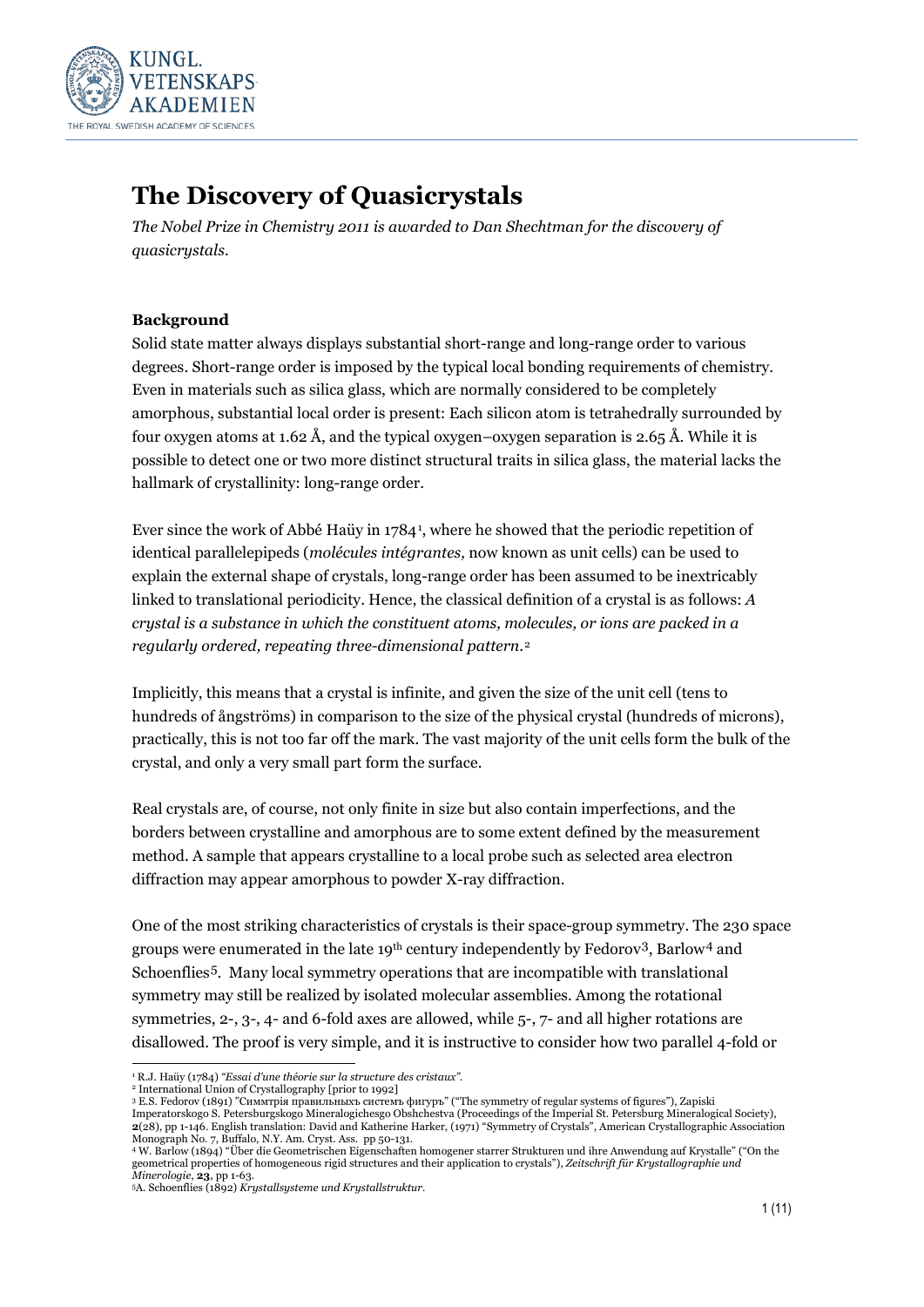

6-fold axes of rotation generate translational symmetry, while two parallel 5-fold axes of rotation clearly cannot coexist (figure 1).



Figure 1. Two 4-fold (left) or 6-fold (right) axes of rotation generate new rotational axes at the same distance of separation as in the original pair. Repeating the procedure yields periodicity. For the pair of 5-fold axes (centre), the procedure instead generates a new, shorter distance. An iterative procedure will thus fill the plane densely with 5-fold axes, and no periodicity will result.

This proof makes it obvious that 5-fold symmetry is incompatible with translational symmetry, and hence with crystallinity.

#### **The discovery**

In a seminal paper published in November 1984<sup>[6](#page-3-0)</sup>, rapidly solidified alloys of Al with 10–14% Mn were shown by means of electron diffraction to possess icosahedral symmetry in combination with long-range order, in clear violation of the results above (figure 2). In a second paper that was submitted earlier, but that appeared later in print, the researchers detailed their synthetic procedure and proposed a model based on packing of icosahedra[7.](#page-3-0)

The phenomenon was rapidly christened "quasicrystallinity" by Levine and Steinhardt in a paper[8](#page-3-0) that appeared a mere five weeks later (24 December 1984). Clearly, the old definition of crystallinity was insufficient to cover this new class of ordered solids, and as a consequence, the definition of "crystal" given by the International Union of Crystallography was changed.

While formal definitions may be more or less important to science, this one is interesting because it makes no attempt to define the concept of "crystal" directly, but rather provides an operative definition based on the diffraction pattern of the material: *By "Crystal" is meant any solid having an essentially discrete diffraction diagram.* The discovery of quasicrystals has taught us humility. As pointed out in a recent review[9:](#page-3-0) "We do not know when the next class of non-periodic exciting crystal structures will be discovered, or if there will be such a discovery at all." Rather than making the mistake of again being overly restrictive, science now treats exclusive statements about long-range order with caution.

 <sup>6</sup> D. Shechtman, I. Blech, D. Gratias, J.W. Cahn (1984) "Metallic phase with long range orientational order and no translation symmetry", *Physical Review Letters* **53**(20), pp 1951-1954. <sup>7</sup> D. Shechtman, I. Blech (1985) "The microstructure of rapidly solidified Al6Mn", *Metallurgical Transactions* **16A**, pp 1005-1012.

<span id="page-3-0"></span>

<sup>8</sup> D. Levine, R. Steinhardt (1984) "Quasicrystals: a new class of ordered structures"*, Physical Review Letters* **53**(26), pp 2477-2480.

<sup>9</sup> W. Steurer, S. Deloudi (2008) "Fascinating quasicrystals", *Acta Crystallographica A* **64**, pp 1-11.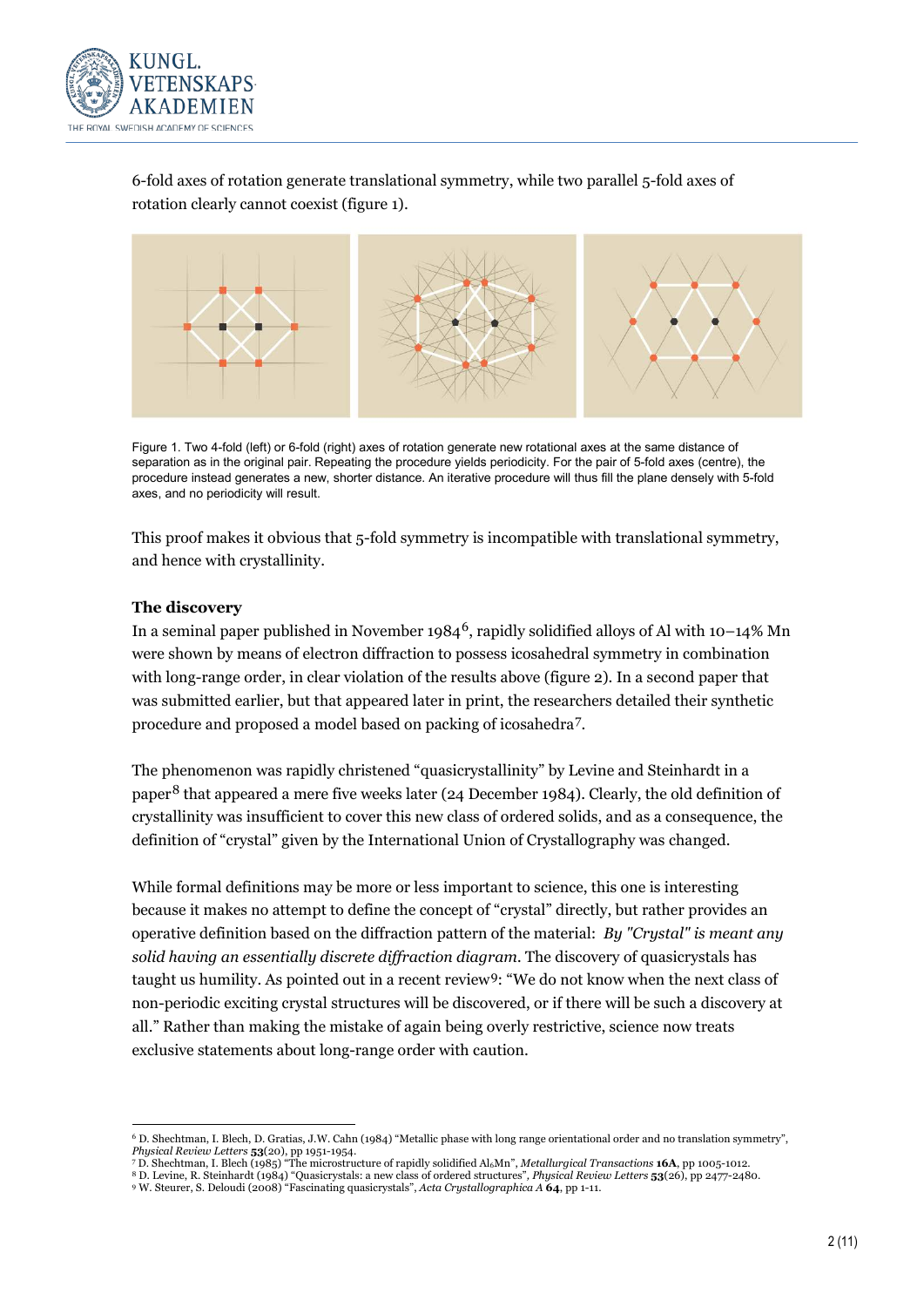



Figure 2. Electron diffraction pattern from an icosahedral quasicrystal. Note the presence of perfect pentagons highlighted in the diagram to the right. The linear scale between pentagons is  $\tau$ , and the scale between a pentagon inscribed in another pentagon is  $t^2$ . One of the great challenges of quasicrystal structure work is also apparent in this image. The intensity distribution of the diffraction pattern varies over many orders of magnitude, even in electron diffraction, and measuring the crucial weak reflections in an X-ray diffraction pattern within a reasonable time frame has only become possible with modern area detectors that were not around at the time of discovery.

While the discovery process can often be difficult to retrace, the singular nature of the discovery of quasicrystals makes it possible to date exactly when it was made. In the notebook from Dan Shechtman recording his electron microscopy session on 8 April 1982, the entry for exposure 1725 has the comment: 10 Fold ??? (figure 3).



Figure 3. The notebook of Dan Shechtman dating the discovery of quasicrystals to 8 April 1982 (www.quasi.iastate.edu/discovery.html).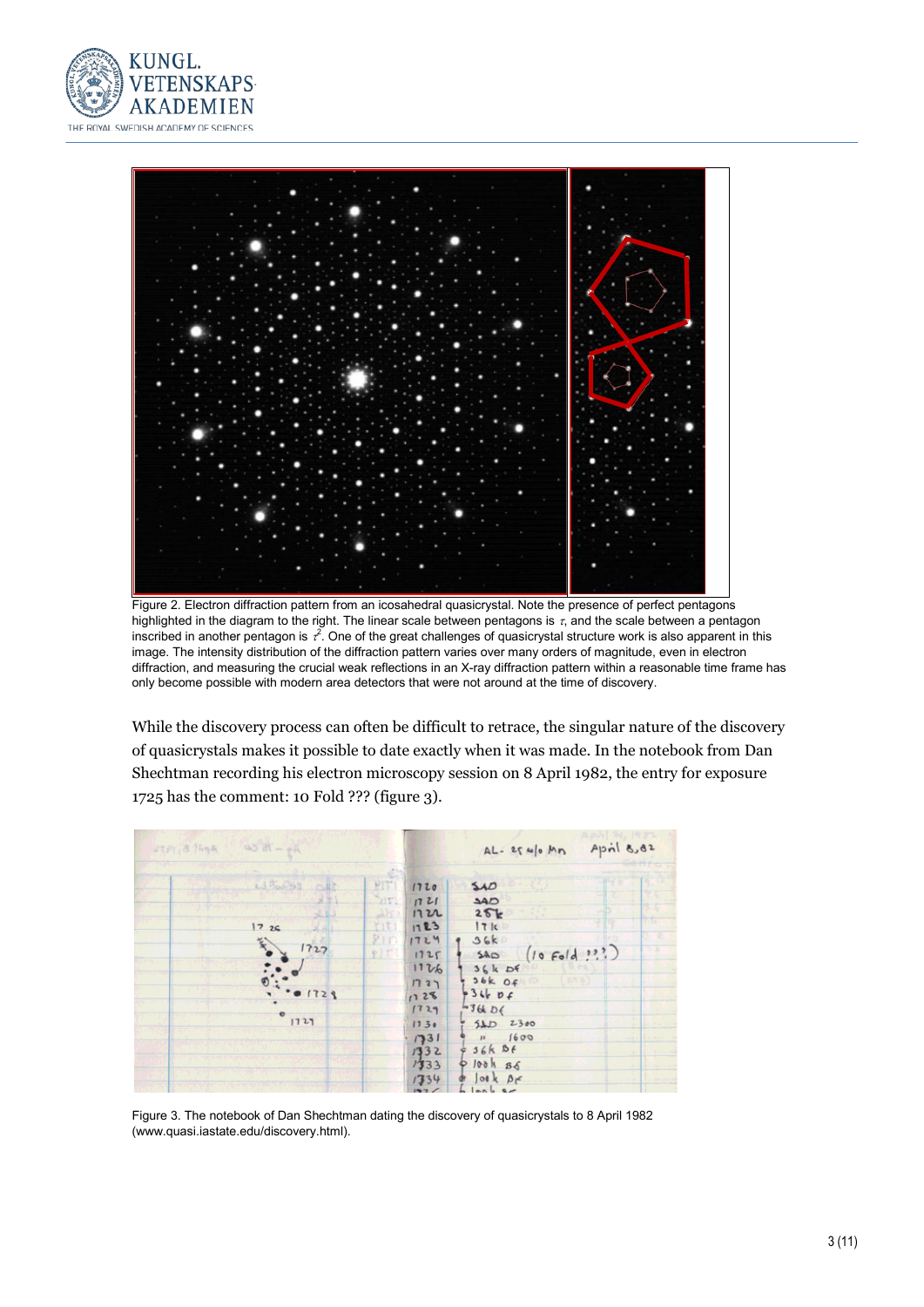

To make the discovery even more astounding, Shechtman found that by rotating the sample he could identify additional 5-fold axes as well as 3-fold and 2-fold. It became clear that the symmetry of his sample was not merely 5-fold but icosahedral (figure 4).

Naturally, Dan Shechtman was not unaware of the fundamental crystallographic laws that forbid 5-fold symmetry, but a crucial component of the discovery is the superb quality of his electron diffraction work, providing a solid experimental underpinning of the discovery. While 5-fold symmetry may be explained by twinning, twinning was a phenomenon with which Shechtman was familiar and this looked nothing like it.

After the discovery, Shechtman spent a long time convincing colleagues about the veracity of his interpretation (local icosahedral symmetry rather than twinning), and the two original papers on the discovery were published more than two years later. The achievement of Dan Shechtman is clearly not only the discovery of quasicrystals, but the realization of the importance of this result and the determination to communicate it to a skeptical scientific community.



Figure 4. Original electron diffraction images taken by Dan Shechtman. The angular relationship between the various zones examined by Shechtman shows that the sample exhibits icosahedral symmetry $^6$ .

The discovery spurred a lot of debate, but also frantic activity aimed at synthesizing examples. Within a few years, the icosahedral quasicrystals were joined by axial quasicrystals with decagonal and pentagonal symmetry<sup>10,11</sup>, octagonal symmetry<sup>12</sup>, dodecagonal symmetry<sup>[13](#page-5-0)</sup> and enneagonal symmetry[14](#page-5-0). Furthermore, within each symmetry class of quasicrystals, different superspace-group symmetries are allowed and realized. Thus among the icosahedral quasicrystals there are two distinct classes: P-type and F-type quasicrystals, with names that

<span id="page-5-0"></span> <sup>10</sup> L. Bendersky (1985) "Quasicrystal with one-dimensional translational symmetry and a tenfold rotation axis", *Phys. Rev. Lett*. **55**, pp 1461–1463.

<sup>11</sup> P.A. Bancel, P.A. Heiney (1986) "Icosahedral aluminum-transition-metal Alloys", *Phys. Rev*. **B33**, pp 7917–7922. <sup>12</sup> N. Wang, H. Chen, K.H. Kuo (1987) "Two-dimensional quasicrystal with eightfold rotational symmetry", *Phys. Rev. Lett*. **59**, pp 1010–

<sup>1013.</sup> <sup>13</sup> T. Ishimasa, H.U. Nissen, Y. Fukano (1985) "New ordered state between crystalline and amorphous in Ni–Cr particles", *Phys. Rev. Lett*. **55**, pp 511–513.

<sup>14</sup> S. Fischer, A. Exner, K. Zielske, J. Perlich, S. Deloudi, W. Steurer, P. Lindner, S. Förster (2011) "Collodial quasicrystals with 12-fold and 18-fold rotational symmetry", *PNAS* **108**, pp 1810-1814.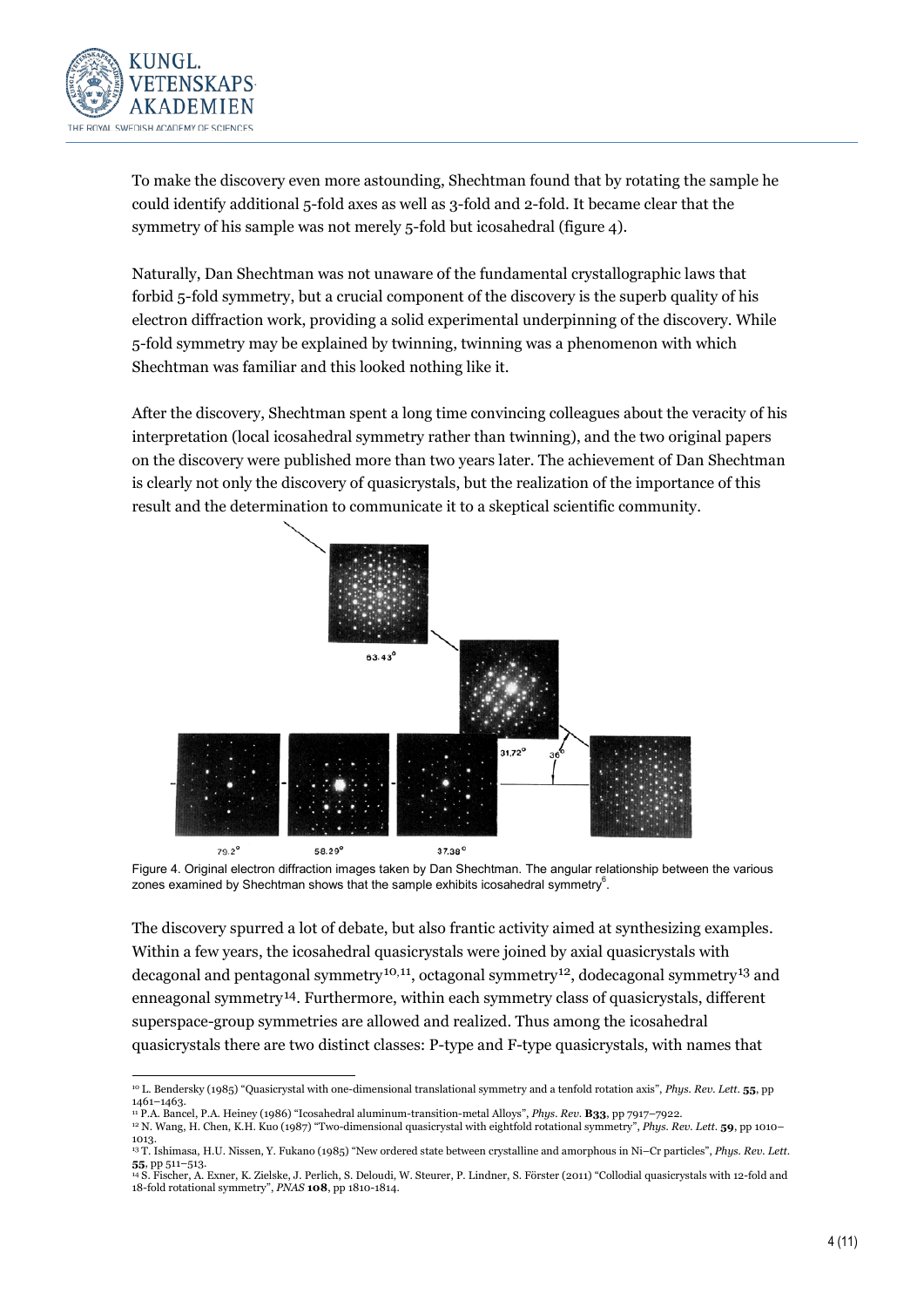

refer to their respective centering symbols in 6-dimensional superspace. However, while quasicrystals allow non-crystallographic symmetry, they are not defined by it, and quasicrystals with rotational symmetries allowed in normal 3-dimensional space have been found.

A very important factor for the successful determination of quasicrystal structure has been the discovery of stable quasicrystals. Stable quasicrystals may be grown to considerable size and exhibit the typical features of well-ordered crystalline phases. These high-quality samples were necessary for the detailed structural studies that have led to an understanding of quasicrystal structure. The first stable icosahedral quasicrystals were synthesized as early as 1987 in the ternary system Fe-Cu-Al<sup>[15](#page-6-0)</sup>, and stable axial quasicrystals followed the year after<sup>[16](#page-6-0)</sup>. A breakthrough came with the discovery of a binary stable icosahedral quasicrystal in 2000, using Ca-Cd and Yb-Cd<sup>17</sup>. The binary system, which has less disorder, was crucial for providing the high-quality samples subsequently used for the detailed structural elucidation of icosahedral quasicrystals.

#### **What are quasicrystals?**

A quasicrystal is a material that exhibits long-range order in a diffraction experiment and yet does not have translational periodicity. In fact, the assumption that a crystal must be 3 dimensionally periodic had already been challenged by the discovery of incommensurately modulated structures. These are crystal structures that are subject to periodic distortions with a period that is incompatible with that of the underlying parent lattice. The existence of incommensurability was inferred in the structure of cold-worked metals as early as 1927[18,](#page-6-0) but a comprehensive treatment in terms of the now-prevalent superspace approach was not introduced until the work of de Wolff<sup>[19](#page-6-0)</sup> and Janner and Jansen<sup>[20,21,22,23](#page-6-0)</sup>. In contrast to quasicrystals, these structures may however be regarded as distortions of periodic structures, and their point-group symmetries allow 3-dimensional periodicity. In lieu of translational periodicity, quasicrystals exhibit another intriguing symmetry property, namely self-similarity by scaling. In icosahedral and decagonal quasicrystals, the self-similarity is related to the scaling properties of the golden ratio τ,  $(\sqrt{5} + 1)/2$ . This feature is clearly apparent in direct space models and diffraction patterns alike (figure 2).

The superspace formalism developed to treat incommensurately modulated structures was well-adapted to deal also with quasicrystals. Hermann<sup>[24](#page-6-0)</sup> showed that symmetries that are noncrystallographic for 3-dimensional lattices may become crystallographic if treated in higherdimensional space. Icosahedral symmetry is allowed together with translational symmetry in 6-

- <sup>19</sup> P.M. de Wolff (1974) "The pseudo-symmetry of Modulated crystals", *Acta Crystallographica* **A 30**, pp 777-785.
- <sup>20</sup> A. Janner, T. Janssen (1977) "Symmetry of periodically distorted crystals", *Physical Review* **B15**(2), pp 643–658. <sup>21</sup> A. Janner, T. Janssen (1979) "Superspace groups", *Physica* **99A**, pp 47–76.

<span id="page-6-0"></span> <sup>15</sup> A.P. Tsai, A. Inoue, T. Masumoto (1987) "A stable quasicrystal in Al-Cu-Fe system", *Jpn. J. Appl. Physics* **<sup>26</sup>**, L1505-L1507. <sup>16</sup> L.X. He, Z. Zhang, Y.K. Wu, K.H. Kuo (1988) "Stable decagonal quasicrystals with different periodicities along the tenfold axis in

Al65Cu20Co15", *Inst. Phys. Conf. Ser.* 93 (2), Chapter 13, Conf. EUREM, pp 501–502. <sup>17</sup> A.P. Tsai, J.Q. Guo, E. Abe, H. Takakura, T.J. Sato (2000) "A stable binary quasicrystal" *Nature* **408**, pp 537-538.

<sup>18</sup> U. Dehlinger (1927) "Uber die Verbreiterung der Debyelinien bei kaltbearbeiteten Metallen", *Zeitschrift für Kristallographie* **65**, pp 615–631.

<sup>22</sup> A. Janner, T. Janssen (1980) "Symmetry of incommensurate crystal phases. I. Commensurate basic structures", *Acta* 

*Crystallographica A36, pp 399–408.*<br><sup>23</sup> A.Janner, T.Janssen (1980) "Symmetry of incommensurate crystal phases. II. Incommensurate basic structures", *Acta Crystallographica* **A36**, pp 408–415.

<sup>24</sup> C.Hermann (1949) "Kristallographie in Raumen Beiliebiger Dimenzionszahl .1. Die Symmetrieoperationen", *Acta Crystallographia* **2**(3) 139-145.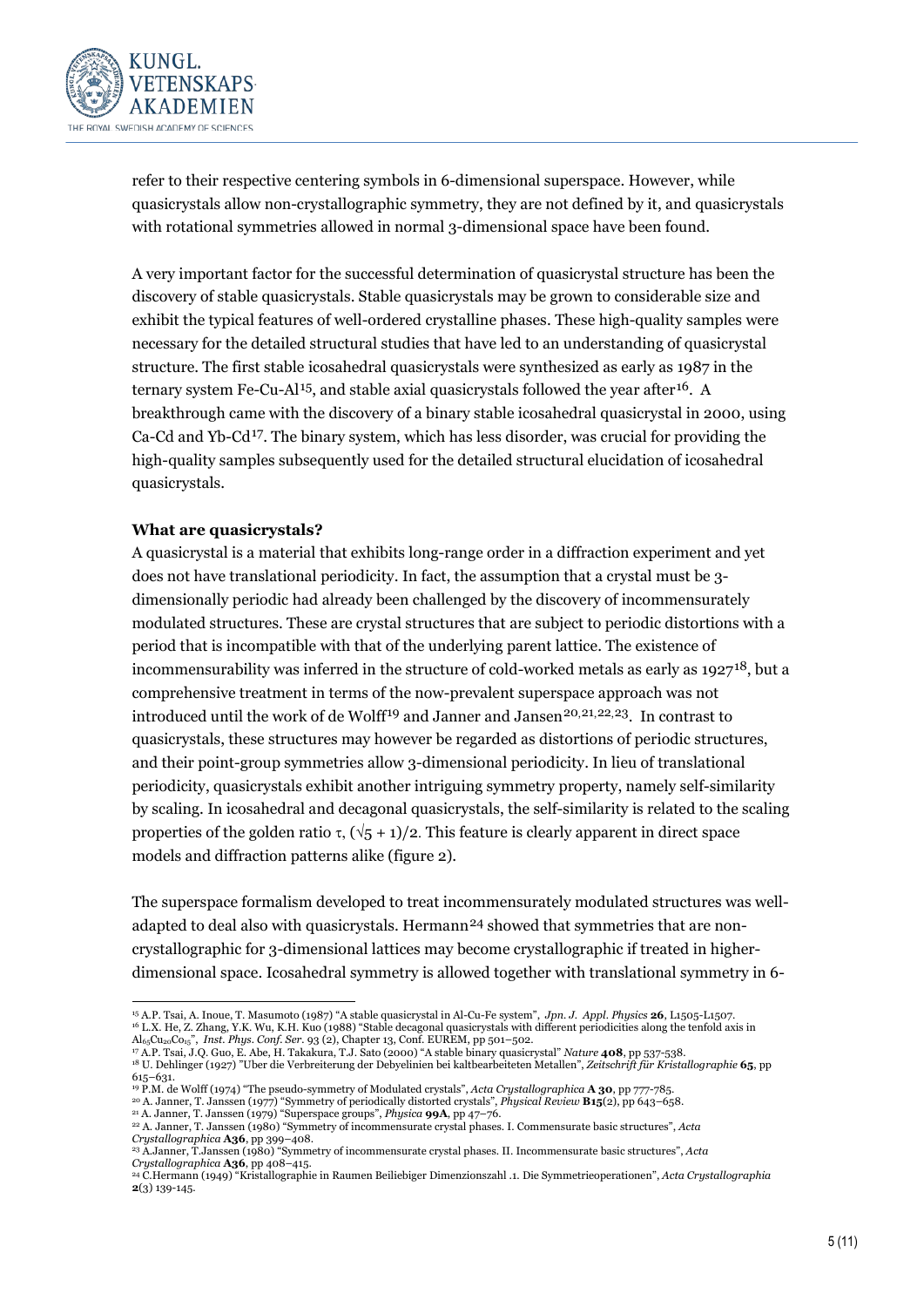

dimensional space, where each coordinate axis is perpendicular to a hyperplane spanned by the other five. Projection to a 3-dimensional external space is straightforward according to the projection matrix,

|      |                     |  |  | $(1 \tau 0 -1 \tau 0)$                                       |
|------|---------------------|--|--|--------------------------------------------------------------|
| $M=$ | $(\tau^2+1)^{-1/2}$ |  |  | $ \tau \ 0 \ 1 \ \tau \ 0 \ -1 .$                            |
|      |                     |  |  | $\begin{pmatrix} 0 & 1 & \tau & 0 & -1 & \tau \end{pmatrix}$ |

The golden ratio τ appears naturally in all manifestations of 5-fold symmetry as the relation between the diagonal and the edge in a regular pentagon, and it is inextricably linked to the Fibonacci sequence.

Application of the projection matrix to the vertices of a 6-dimensional hypercube yields a regular icosahedron as the projection. In the 3+1*–*dimensional incommensurate example shown in figure 5, the atomic surfaces are 1-dimensional objects, while in the case of the 6-dimensional hyperspace needed for icosahedral quasicrystals, they are 3-dimensional objects of the appropriate symmetry.

The natural question that quickly arose out of the discovery of quasicrystals is "Where are the atoms?"[25](#page-7-0) There are several ways to obtain information about the arrangements based on microscopy and diffraction techniques. An important limiting factor is the relative paucity of information in a quasicrystal diffraction pattern because many reflections are weak. It is particularly important to get information on the shape of the atomic surfaces in perpendicular space, and the reflections carrying that information are often weak. In general, the intensity distribution in quasicrystals covers many orders of magnitude, and only in highly perfect samples is it possible to measure weak reflections with any accuracy.

Two different methods are generally used for modelling quasicrystals. The higher dimensional reciprocal-space approach has the advantage that it utilizes the full power of diffraction methods developed for periodic crystals over the course of a century.

An important aspect of the higher dimensional analysis is that it also yields the structures of classically crystalline phases that often occur at compositions close to those of quasicrystals. These approximant phases provide important information on the structure of the corresponding quasicrystals because they are expected to have similar local atomic arrangements. While aperiodic structures such as quasicrystals are generated for irrational cuts of hyperspace, periodic structures come out of rational cuts.

<span id="page-7-0"></span> <sup>25</sup> P. Bak (1986) "Icosahedral Quasicrystals: Where are the atoms?", *Phys. Rev. Lett.* **<sup>56</sup>**, pp 861–864.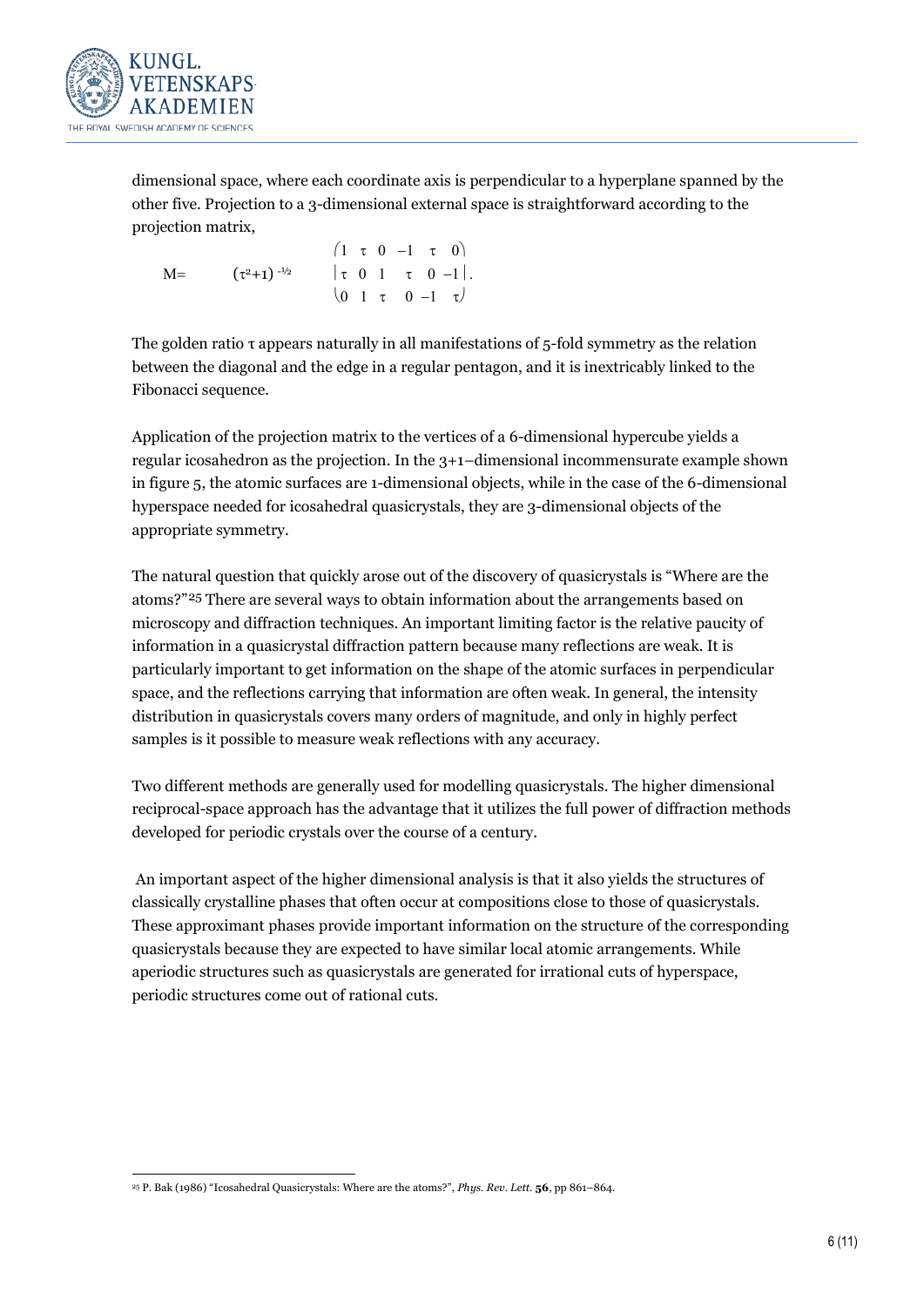



Figure 5. The 3+1–dimensional space representation of the electron density in an incommensurately modulated structure can be used as a simplified model for the 5- (for axial cases) or 6-dimensional (for icosahedral cases) representation of a quasicrystal. The concept of atomic position is replaced by an atomic surface along the extra dimension (internal space or perpendicular space, vertical) and the intersection of that surface with real space (external space or parallel space, horizontal) generates the local atomic arrangement. In this example, a saw-tooth–shaped modulation function generates a sequence of short and long distances in the incommensurate structure (red). The two simplest periodic commensurate approximants represent a sequence of equal distances (blue) and a simple alternating sequence (black). They are generated by cuts at angles rational to the coordinate axes. The dashed line, finally, represents a cut that intersects the atomic surface at a point where the modulation function is indeterminate and where two possible local structures are available. The encircled position on the dashed line indicates the uncertain position where a minute fluctuation of the position of the cut will produce different local structures. In real quasicrystals, such fluctuations, called phasons, contribute to entropic stabilization above absolute zero.

Approximants are labeled by the axial relation of the generating cut. For an icosahedral quasicrystal, that relation is  $\tau:1$  (or in fact  $\tau:1$ ,  $\tau:1$ ,  $\tau:1$ , given the six dimensions of the hypercubic lattice) while the simplest cubic approximants are 1:1 and 2:1 (figure 6).



Figure 6. Polyhedral arrangement in the a) 1:1 and b) 2:1 icosahedral quasicrystal approximants in the system Ca-Cd<sup>26</sup>.

<span id="page-8-0"></span> <sup>26</sup> C. Pay-Gomez, S. Lidin (2001) "Structure of Ca13Cd76: a novel approximant to the MCd5.7 quasicrystals", *Angewandte Chemie* **<sup>40</sup>**, pp 4037-4039.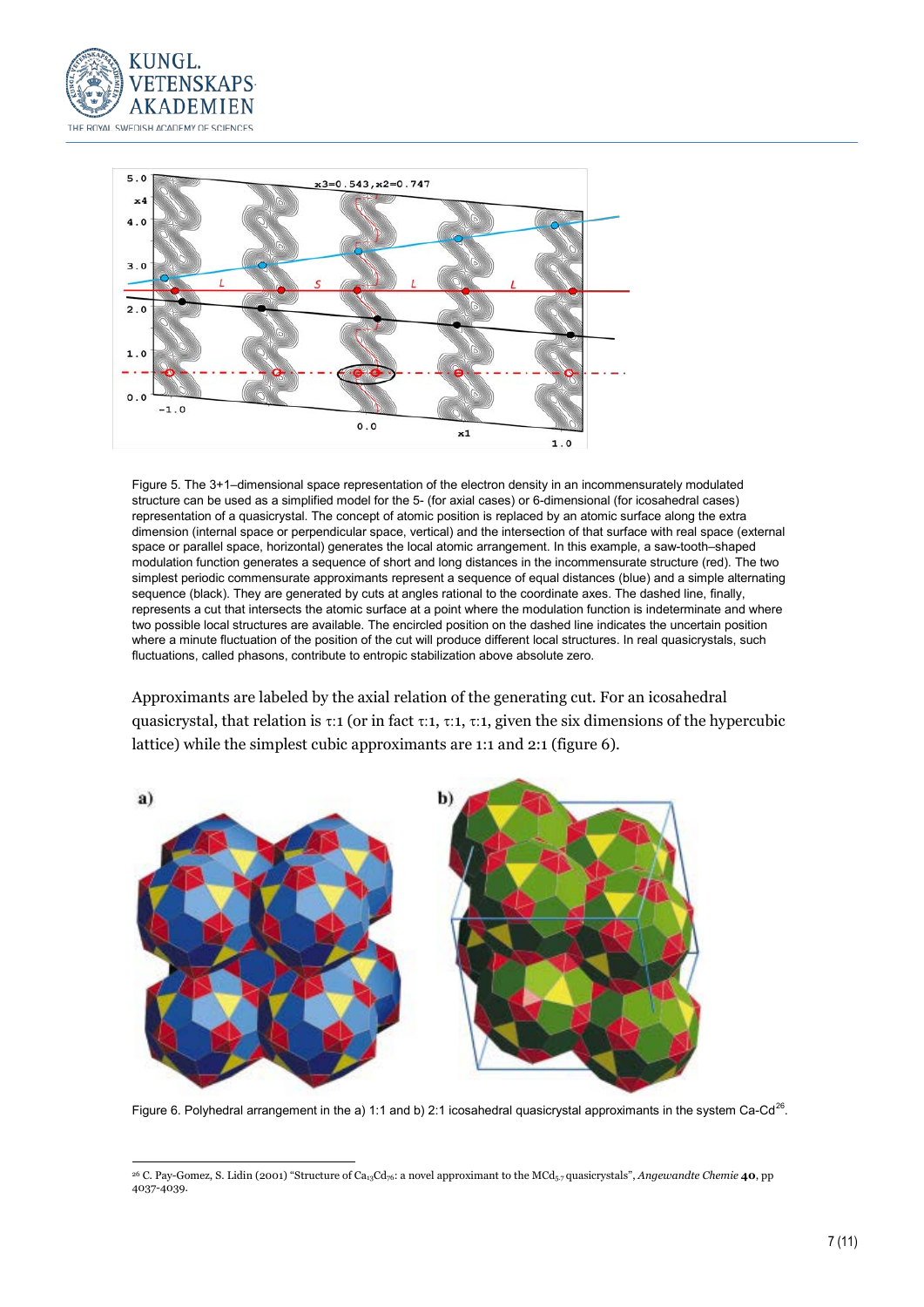

An important discovery that helped pave the way for the understanding of the discovery of quasicrystals was the construction and analysis by Penrose of his famous pentagonal tiling<sup>[27](#page-9-0)</sup>. The pentagonal Penrose tiling (figure 7) is a self-similar pattern with 5-fold symmetry, longrange order and no translational periodicity. de Bruijn applied the higher dimensional approach to Penrose tiles[28](#page-9-0), and Mackay subjected an image of the vertices of a Penrose tiling to optical diffraction and was able to show that it has a discrete diffraction diagram<sup>[29](#page-9-0)</sup>. These early results were certainly instrumental in allowing Levine and Steinhardt to accomplish their remarkable early analysis (and resulting paper) on quasicrystals, and helped establish the credibility of the discovery.

In the 3-dimensional direct-space method, clusters from approximant phases are packed using tiling models or covering models that may be random or ordered according to the rules for Penrose tilings. The result of this approach can be evaluated qualitatively by comparison with microscopy or diffraction experiments. In practice, the 3-dimensional direct-space approach and the 6-dimensional reciprocal-space approach are complementary and they are often used together. The higher dimensional approach yields numerical reliability factors that are entirely analogous to those for periodic structures, while the strength of the tiling models is that they are intuitively understandable and may be directly compared to results from microscopy. They may also provide some help in generating starting models for higher dimensional refinement.



Figure 7. Pentagonal Penrose tiling. Note the local 5-fold symmetry that even in the absence of any translational symmetry pervades the image. Decorating the two tiles with structural motifs or, as in the experiment of Mackay<sup>29</sup>, simply identifying the vertices as atomic positions generates a quasiperiodic structure.

The highly successful direct methods for phasing diffraction data for periodic structures are not directly transferrable to higher dimensional problems, but recent years have seen the development of novel methods that address this[30](#page-9-0),[31](#page-9-0),[32.](#page-9-0)

<span id="page-9-0"></span> <sup>27</sup> R. Penrose (1974) "Role of aesthetics in pure and applied research" *Bulletin of the Institute of Mathematics and Its Applications* **10**:266.

<sup>28</sup> N.G. de Bruijn (1981) "Algebraic theory of Penrose's non-periodic tilings of the plane, I, II", *Indagationes mathematicae* **43**(1), pp 39– 66.

<sup>29</sup> A. Mackay (1982) "Crystallography and the Penrose Pattern", *Physica* **A114**, pp 609-613.

<sup>&</sup>lt;sup>30</sup> A. Yamamoto, H. Takakura (2004) "Structure Refinement of Quasicrystals", *Ferroelectrics* **305**, pp 223–227.<br><sup>31</sup> A. Yamamoto, H. Takakura, T. Ozeki, A.P. Tsai, Y. Ohashi (2004) "Structure refinement of i-Al-Pd-Re qua radiation data", *J. Non-Cryst. Solids* **334**, pp 151–155.

<sup>32</sup> S. Katrych, T. Weber, M. Kobas, L. Massüger, L. Palatinus, G. Chapuis, W. Steurer (2007) "New decagonal quasicrystal in the system Al-Ir-Os", *J. Alloys Compd.* **428**, pp 164–172.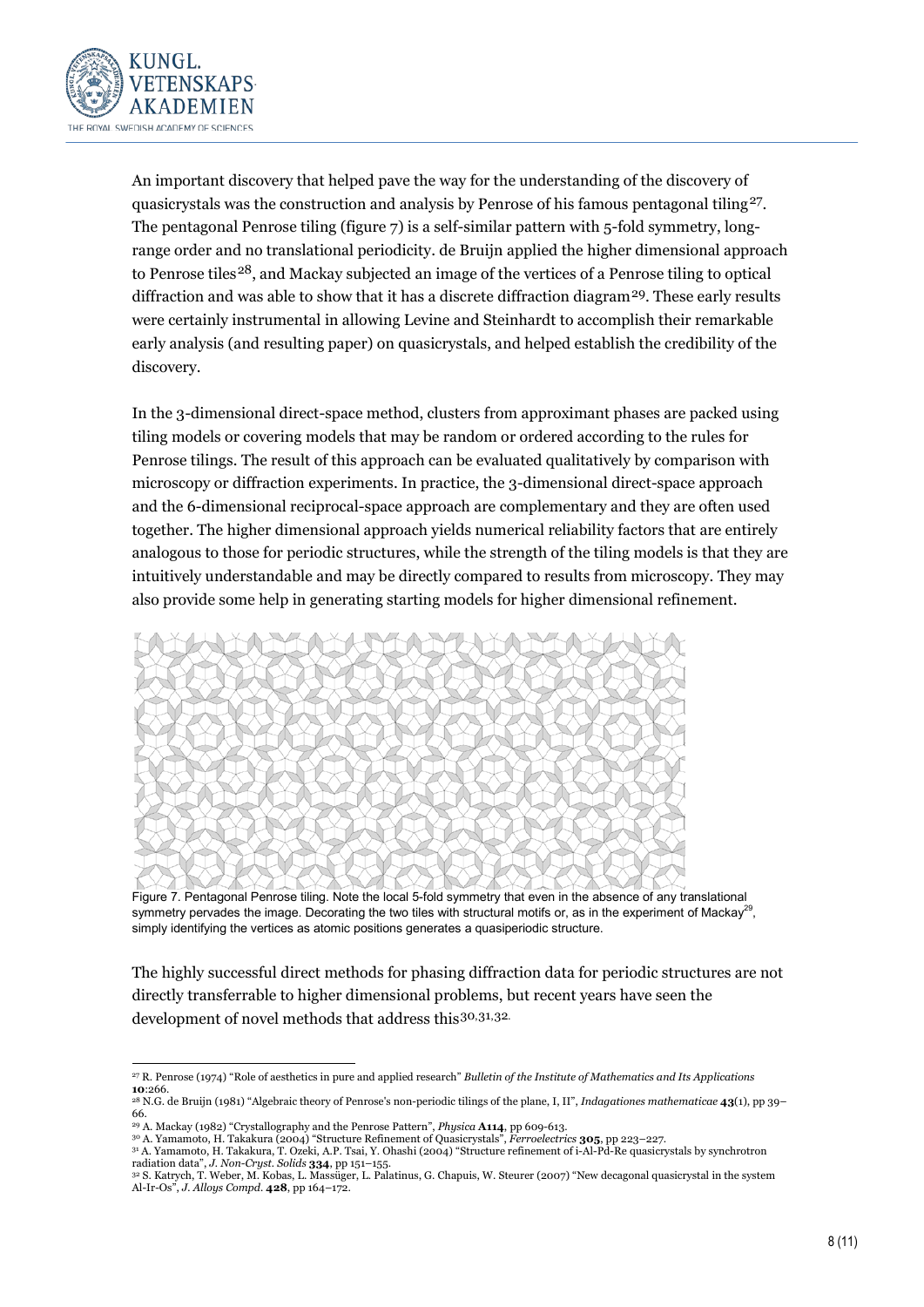

Refinement of quasicrystal models involves the refinement of the position and shape of the atomic surfaces in 5-dimensional space for axial quasicrystals and 6-dimensional space for icosahedral quasicrystals. A detailed model involves a high degree of complexity, which requires a large number of independent observations, and achieving this is challenging in quasicrystals because the intensity distribution typically covers many orders of magnitude. Furthermore, as is typical for intermetallics, most quasicrystals exhibit occupational disorder, introducing ambiguities in the model.

These have been issues in many quasicrystal refinements. Refined structures started appearing in the late 1980s[33](#page-10-0) and have been continuously improving. The structural resolution in the analysis of decagonal quasicrystals has undergone gradual improvement to reach a level approaching that of periodic crystals[34,](#page-10-0) and recent[35](#page-10-0) state-of-the-art structural analysis of stable binary icosahedral quasicrystals bridges the last gap (figures 8 and 9).



Figure 8. Section perpendicular to the decagonal axis of Al-Co-Ni<sup>[36](#page-10-0)</sup>.

The question asked by Bak in the infancy of quasicrystal research  $-$  "Where are the atoms ?"  $$ has now received a satisfactory answer. The reliability of today's models is on par with that of

<span id="page-10-0"></span> <sup>33</sup> J.W. Cahn, D. Gratias, B. Mozer (1988) "A 6-D structural model for the icosahedral (Al,Si)-Mn quasicrystal", *J. Phys. Fr*. **49**, pp 1225– 1233.

<sup>&</sup>lt;sup>34</sup> A. Cervellino, T. Haibach, W. Steurer (2002) "Quasicrystal structure analysis, a never-ending story?", *Acta Cryst*. **B58**, pp 8–33.<br><sup>35</sup> H. Takakura, C.P. Gomez, A. Yamamoto, M. de Boissieu, A.P. Tsai (2007) "Atomic quasicrystal", *Nature Mater*. **6**, pp 58–63.<br><sup>36</sup> S. Dalgard', *Mt.* 31

<sup>36</sup> S. Deloudi, W. Steurer (2007) "Systematic cluster-based modeling of the phases in the stability region of decagonal Al-Co-Ni", *Philos. Mag*. **87**, pp 2727–2732.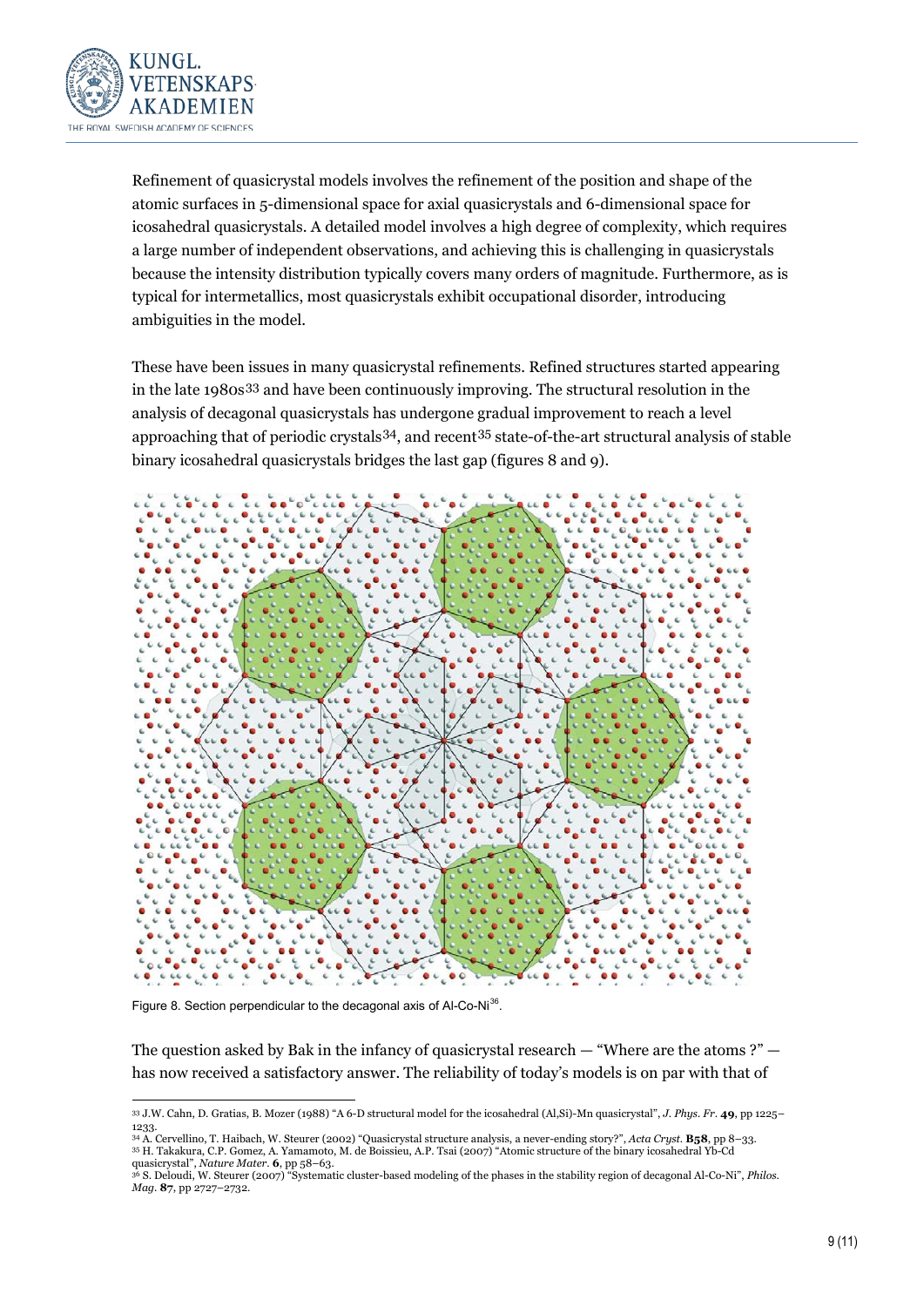

models for conventional crystals, and this leaves science in a position where the physical properties of quasicrystals may be understood directly in terms of their structures. Modelling of quasicrystals is still challenging, given that the theoretical methods for dealing with extended systems rely on periodicity. Theoretical models for quaiscrystals normally treat large approximants that are known to have similar properties because at the moment, this is the only viable option.



Figure 9. Slab from the structural model for i-YbCd<sub>5.7</sub> showing the two distinct clusters that build the structure<sup>35</sup>.

## **Properties of quasicrystals**

Intermetallic quasicrystals are typically hard and brittle materials with unusual transport properties and very low surface energies. Thermal and electronic transport in solid materials is normally enhanced by phonons and Bloch waves that develop as a consequence of the periodic nature of crystals. In quasicrystals, the absence of such collective transport modes generates behaviors more like those found in glasses than in normal crystals. The low surface energy of quasicrystals make them corrosion- and adhesion-resistant and imparts them with low friction coefficients.

#### **Occurrence of quasicrystals**

The first quasicrystals discovered by Dan Shechtman were synthetic intermetallics, and while hundreds of intermetallic systems have been shown to yield quasicrystals, so far few other types of systems have been reported to be quasicrystalline. The first report of quasicrystals in other systems was from dendrimer liquid crystals  $37$ , followed by star copolymers  $38$  and most recently

<span id="page-11-0"></span><sup>38</sup> K. Hayashida et al (2007) "Polymeric quasicrystal: mesoscopic quasicrystalline tiling in ABS star polymers", *Physical Review Letters* **98**, 195502.

 <sup>37</sup> X. Zeng et al (2004) "Supramolecular dendritic liquid quasicrystals", *Nature* **<sup>428</sup>**, pp 157-160.